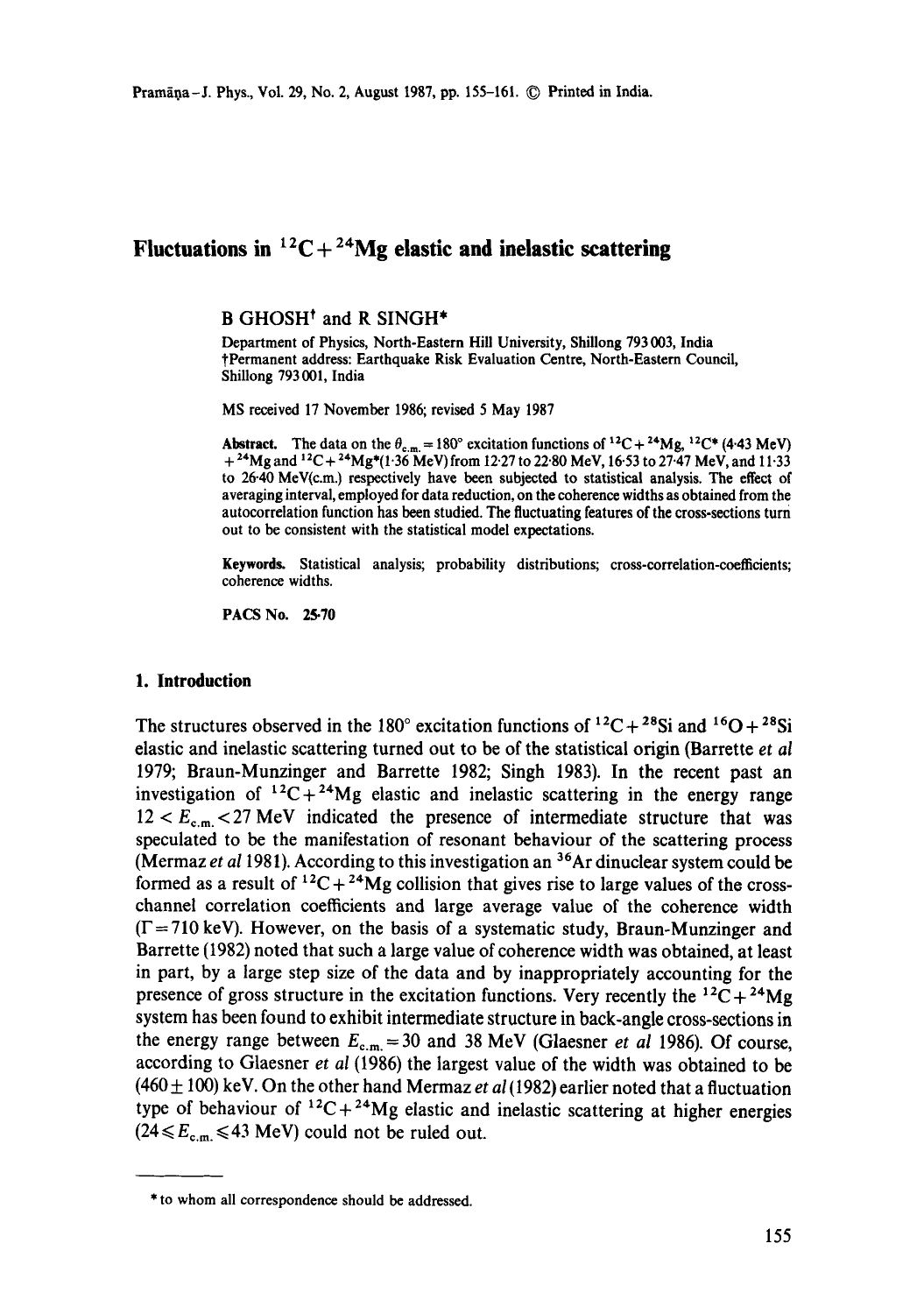In order to have a more clear idea of the  ${}^{12}C + {}^{24}Mg$  scattering behaviour we have carried out a statistical analysis of  ${}^{12}C+{}^{24}Mg$ ,  ${}^{12}C*(4.43 \text{ MeV})+{}^{24}Mg$ , and <sup>12</sup>C+<sup>24</sup>Mg<sup>\*</sup>(1.36 MeV) excitation functions at  $\theta_{c.m.}=180^\circ$  in the energy ranges  $12.27 \le E_{c,m} \le 22.80, 16.53 \le E_{c,m} \le 27.47,$  and  $11.33 \le E_{c,m} \le 26.40$  MeV respectively. The analysis, which follows the approach of Ericson (1963), and Brink and Stephen (1963), consists of calculations of the percentage deviations of the fluctuating part of the cross-sections from unity, probability distributions and probability limits, crosschannel correlation coefficients and the coherence widths. The effect of the averaging interval, that is used to remove the energy-dependent gross structure from the excitation functions, on the coherence widths as obtained from the autocorrelation functions has also been examined.

## **2. Analysis**

The data, obtained from Saclay (Mermaz *et al* 1981), consisted of  $\theta_{c.m.} = 180^\circ$  excitation functions for elastic scattering in the energy range  $12.27 \le E_{c,m} \le 22.80$  MeV, and for inelastic scattering  $(^{12}C^*(4.43)+^{24}Mg$  and  $^{12}C+^{24}Mg^*(1.36)$ ) in the energy ranges  $16.53 \le E_{c.m.} \le 27.47 \text{ MeV}$  and  $11.33 \le E_{c.m.} \le 26.40 \text{ MeV}$  respectively, measured in steps of 133 keV (c.m.) by employing a  $^{12}$ C target having a thickness of about 150 keV. The overall energy resolution was 350 keV.

In order to be able to compare the predictions of the statistical model with the behaviour of the experimental cross-sections it is necessary to remove the energydependent gross structure from the excitation functions. This was done, as usual (Pappalardo 1964), by dividing the cross-sections  $d\sigma(E)$  at individual data points by the running average  $\langle d\sigma(E) \rangle$  taken over an energy interval of  $\Delta E_{c.m.} = 2.13$  MeV (such that  $\Gamma_{\text{fine}} \ll \Delta E_{\text{c.m.}} \ll \Gamma_{\text{gross}}$ . The resulting data (reduced data)  $X = d\sigma(E)/\langle d\sigma(E) \rangle$ , was subjected to the analysis. The percentage deviations of the reduced data from unity for all the three excitation functions, shown in figure 1, indicate that there is hardly any gross structure left.

The distribution of the fluctuating cross-sections in the presence of the direct reactions is given by (Meyer-Kuckuk 1964)

$$
P(X) = \left(\frac{N}{1 - Y_d}\right)^N X^{N-1} \exp\left(-N\frac{X + Y_d}{1 - Y_d}\right) \frac{I_{N-1}[2N(X Y_d)^{1/2}/(1 - Y_d)]}{[N(X Y_d)^{1/2}/(1 - Y_d)]^{N-1}},
$$
(1)

where as mentioned earlier  $X = d\sigma(E)/\langle d\sigma(E) \rangle$ ,  $Y_d$  is the fraction of cross-section contributed by the direct reaction process, N the number of effective channels and  $I_{N-1}$ the modified Bessel function of order  $N-1$ . Since the excitation functions were measured at  $\theta_{c.m.} = 180^\circ$ , N should be unity. We have estimated the value of  $Y_a$  from the relation

$$
Y_d = (1 - N C(0))^{1/2},\tag{2}
$$

where  $C(0)$ , the normalized variance of the reduced data, is given by

$$
C(0) = (\langle X^2 \rangle / \langle X \rangle^2) - 1. \tag{3}
$$

The experimental and theoretical (equation (1)) distributions of the cross-sections are given in figure 2. It can be seen that there is good agreement between the experimental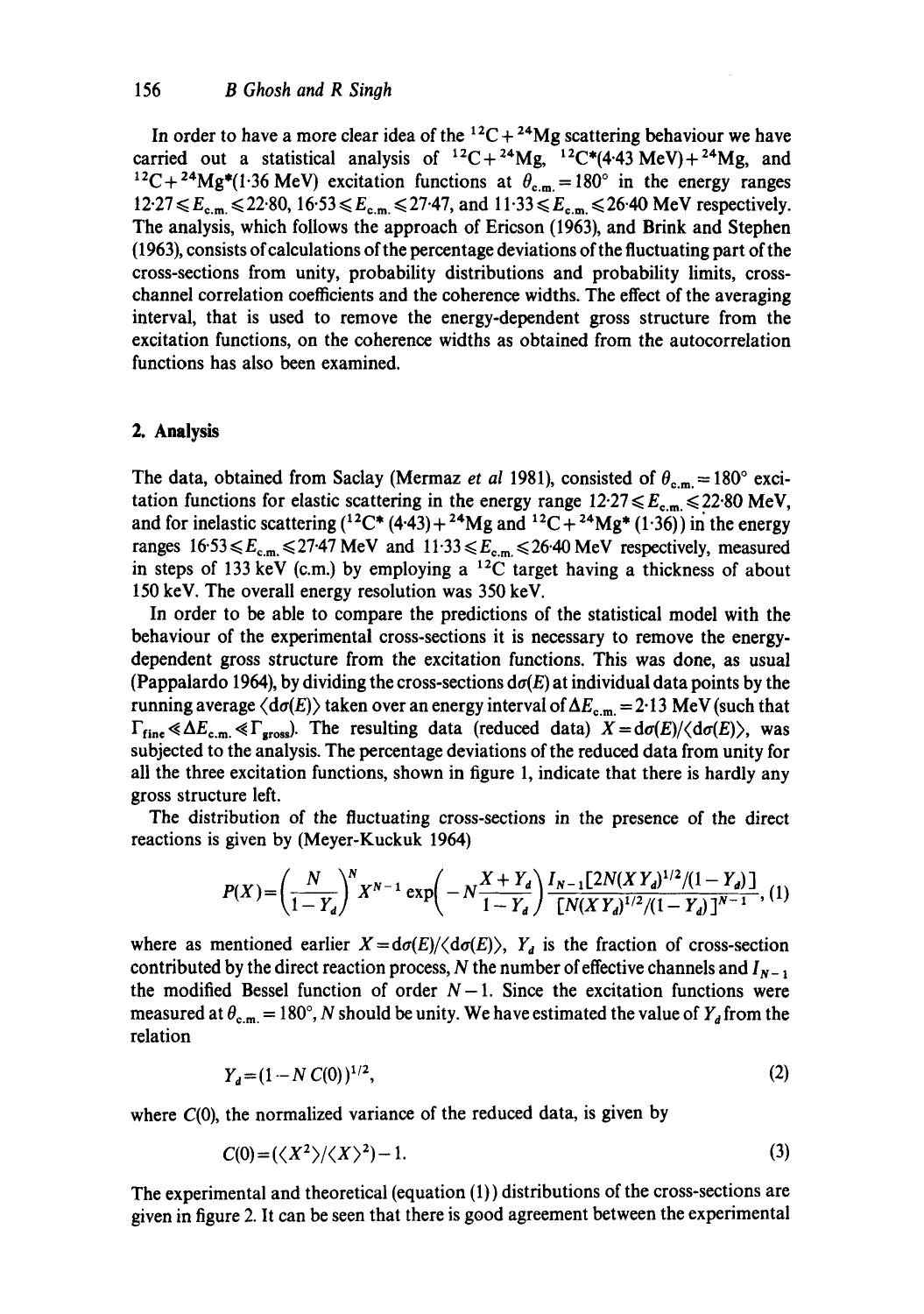

Figure 1. The percentage deviations from unity of the reduced data  $(d\sigma(E)/\langle d\sigma(E)\rangle - 1)$  for  $12C + 24Mg$ ,  $12C + 24Mg*(1.36)$  and  $12C*(4.43) + 24Mg$  excitation functions at  $\theta_{c.m.} = 180^{\circ}$ . The dashed lines marked 1% and 10% indicate deviations from the average for which the probability of finding larger deviations are 1% and 10% respectively.



Figure 2. The distributions of the experimental cross-sections (shown in figure 1) about the average value. The curves show the corresponding theoretical distributions for the indicated values of  $Y_d$  (see text).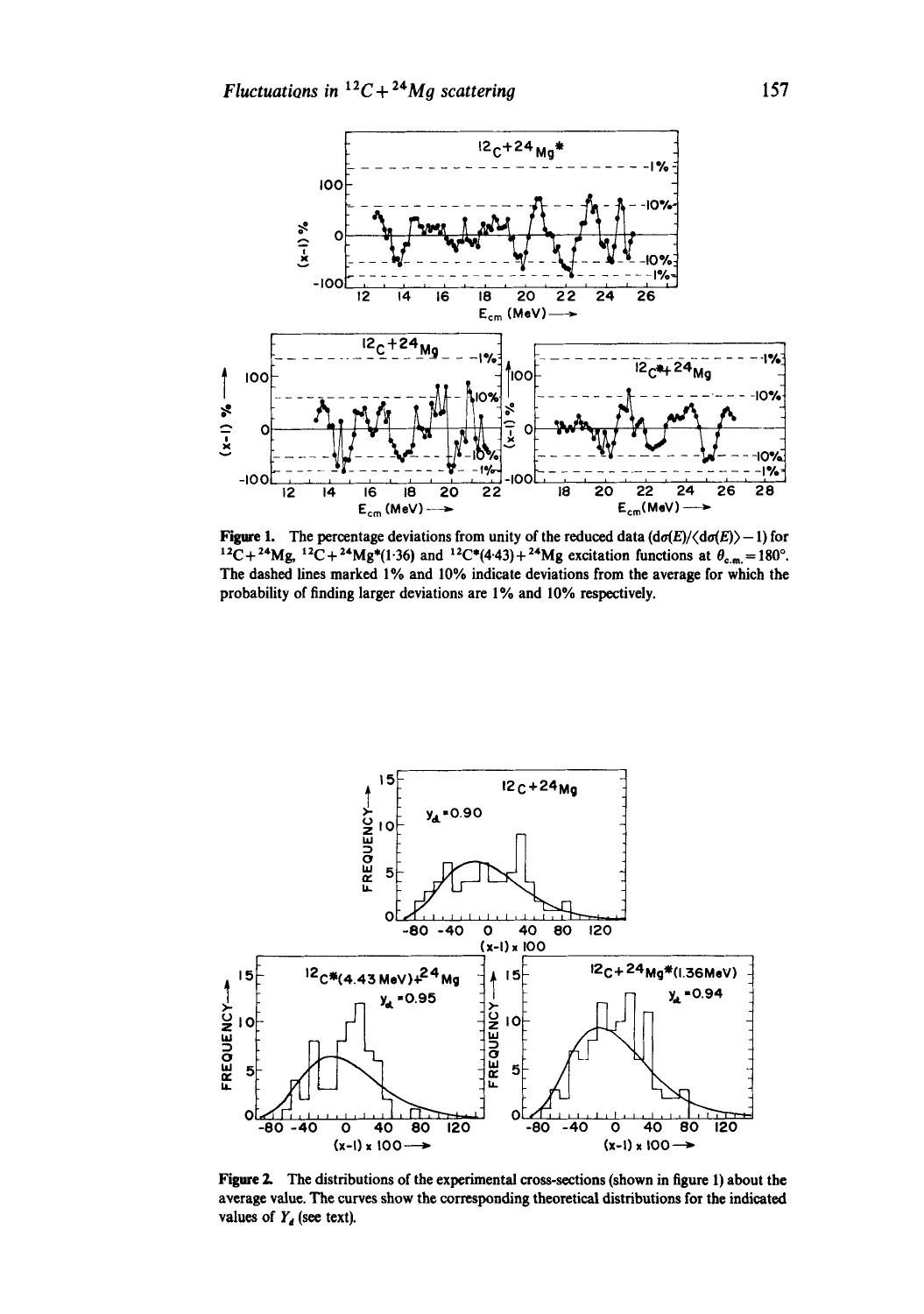and theoretical distributions. Here, it may be mentioned that while comparing the experimental and theoretical distributions of cross-sections for inelastic scattering it should be kept in mind that since the data were taken by using the full solid angle of the QDDD spectrometer which had a horizontal aperture of  $\Delta\theta = 6.9^{\circ}$ , there can be contributions from  $m \neq 0$  substates and, therefore, N may not be exactly equal to unity as we have assumed (see Singh 1983). In addition, in the case of  ${}^{12}C^*(4.43 \text{ MeV}) + {}^{24}\text{Mg}$ excitation function there can be contributions to the cross-sections from the inelastic excitation of <sup>24</sup>Mg to 4.12 MeV(4<sup>+</sup>) and 4.23 MeV (2<sup>+</sup>) states (Mermaz *et al* 1981). Therefore, the agreement between the experimental and theoretical distributions is not expected to be very good. It may be pointed out that similar values of  $Y<sub>d</sub>$  were found in the analysis of <sup>12</sup>C + <sup>28</sup>Si and <sup>16</sup>O + <sup>28</sup>Si (at  $\theta_{c.m.}$  = 180°) elastic and inelastic scattering (Singh 1983) at somewhat higher energies. The probability of observing a cross-section fluctuation which is larger than a certain value X' is given by (Dayras *et al* 1976)

$$
Q(X') = \int_{X'}^{\alpha} P(X) dX.
$$
 (4)

Looking at the 1% and 10% probability limits (Singh 1983; Singh *et a11980)* in figure 1 one can figure out that nothing appears to be unlikely to be a statistical fluctuation.

The cross-channel correlation coefficients were calculated by using the formula (Hugi *et al* 1982).

$$
C_{ij} = \langle (X_i - 1)(X_j - 1) \rangle / (C_i(0)C_j(0))^{1/2}, \tag{5}
$$

which gives the value of the correlation coefficient between ith and jth channels. The bracket  $\langle \ \rangle$  indicates the average taken over the entire excitation function. The values of the  $C_{ij}$ 's are given in table 1. The indicated errors include the contributions due to finite range of data as well as from the errors in the cross-sections. The latter ranged

| $\Delta E_{\rm cm}$ (MeV)       | $\Gamma$ (keV)                                                                  |                |               |
|---------------------------------|---------------------------------------------------------------------------------|----------------|---------------|
|                                 | $12C + 24Mg$                                                                    | $12C^* + 24Mg$ | $12C + 24Mg*$ |
| $1-60$                          | $182 + 77$                                                                      | $269 + 113$    | $211 \pm 76$  |
| 2.13                            | $270 + 115$                                                                     | $264 + 110$    | $323 + 117$   |
| 3.19                            | $270 + 115$                                                                     | $431 + 180$    | $370 \pm 134$ |
| 4.26                            | $378 + 161$                                                                     | $431 \pm 180$  | $396 + 143$   |
| 5.06                            | $324 + 138$                                                                     | $377 + 158$    | $423 + 153$   |
|                                 | Cross-channel correlation coefficients                                          |                |               |
| $g.s. - {}^{12}C^* + {}^{24}Mg$ | $(^{12}C^* + ^{24}Mg) - (^{12}C + ^{24}Mg^*)$<br>$g.s. - {}^{12}C + {}^{24}Mg*$ |                |               |
| $0.07 + 0.28$                   | $0.25 + 0.23$                                                                   | $0.20 + 0.19$  |               |

**Table** 1. The coherence widths as obtained from the autocorrelation functions by using different values of the averaging intervals  $(\Delta E_{c.m.})$  to account for the gross structure in the excitation functions. Lower portion of the table gives the values of the cross-channel correlation coefficients between the indicated excitation functions (see text).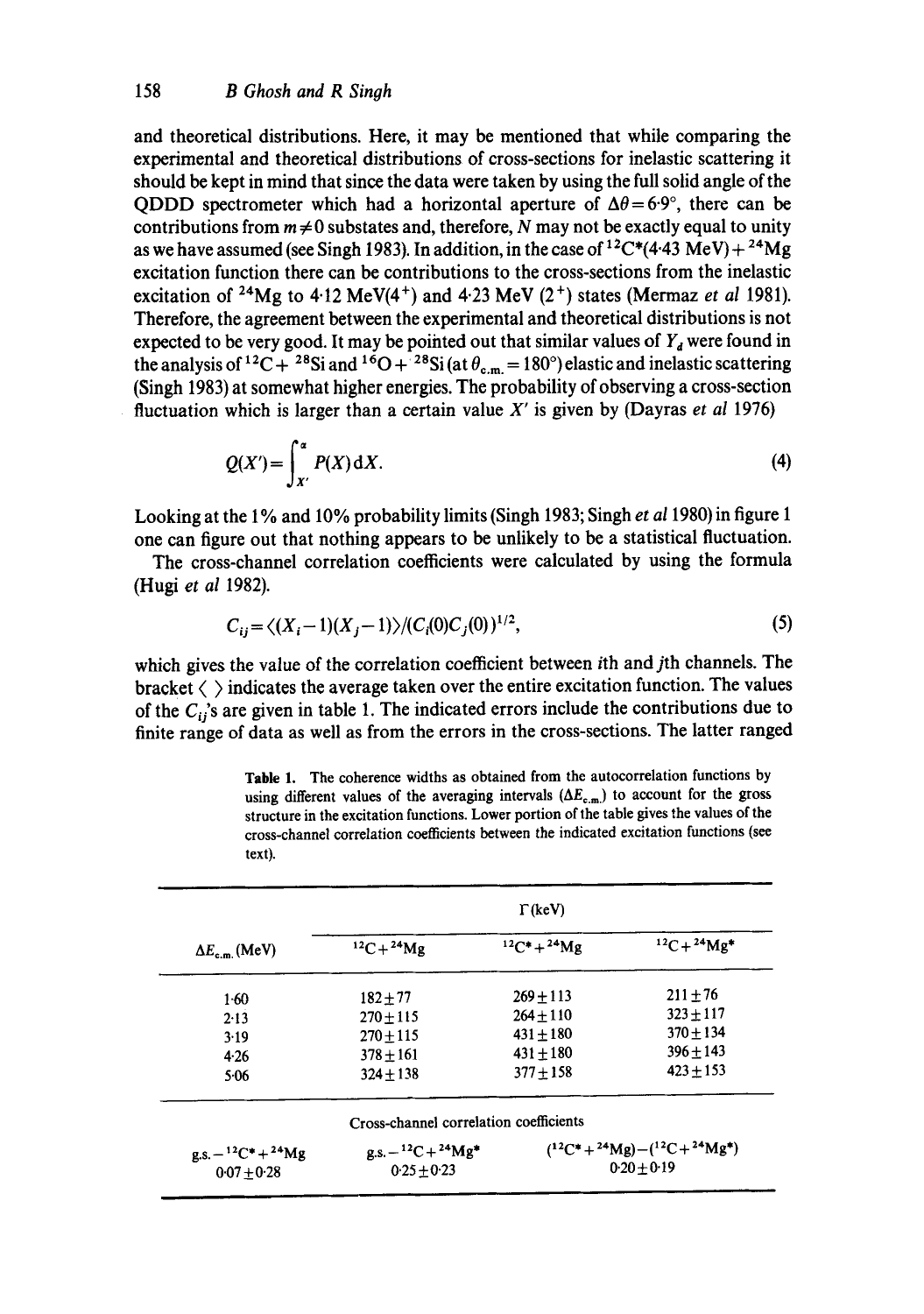**between 5 and 15%. It is clear that large uncertainties in the correlation coefficients render them meaningless.** 

**The empirical estimates of the coherence widths were made by employing the formula (Ericson and Meyer-Kuckuk 1966; Stokstad 1974)** 

$$
\Gamma = 14 \exp(-4.69 \sqrt{A/E_x}) \text{ MeV},\tag{6}
$$

where A is the compound nuclear mass and  $E_x$  is its excitation energy in MeV. For elastic channel the value of  $\Gamma$  varied from 72 to 155 keV, for <sup>12</sup>C\*(4.43) + <sup>24</sup>Mg from 103 to 199 keV and for  ${}^{12}C+{}^{24}Mg*(1.36)$ , it varied from 66 to 188 keV. The peak **counting method (Brink and Stephen 1963; Singh** *et al* **1980) gave an average value (appropriately corrected for target thickness and finite energy resolution (Van der Woude 1966)) of**  $\Gamma = 275 \pm 50$  **keV.** 

**By autocorrelation analysis, Mermaz** *et al* **(1981, 1982) obtained average widths of 710 and 300 keV at the excitation energies of 35.8 and 50 MeV in 36At respectively. The presence of the gross structure was accounted for by using the averaging intervals of 4.13 and 5.36 MeV respectively in these analyses (Mermaz** *et al* **1981, 1982). We have investigated the effect of the size of averaging interval on the value of F as obtained by** 



**Figure 3. Autocorrelation functions for the three excitation functions for the given different**  values of the averaging intervals  $(\Delta E_{c.m.})$  employed to account for the presence of gross **structure.**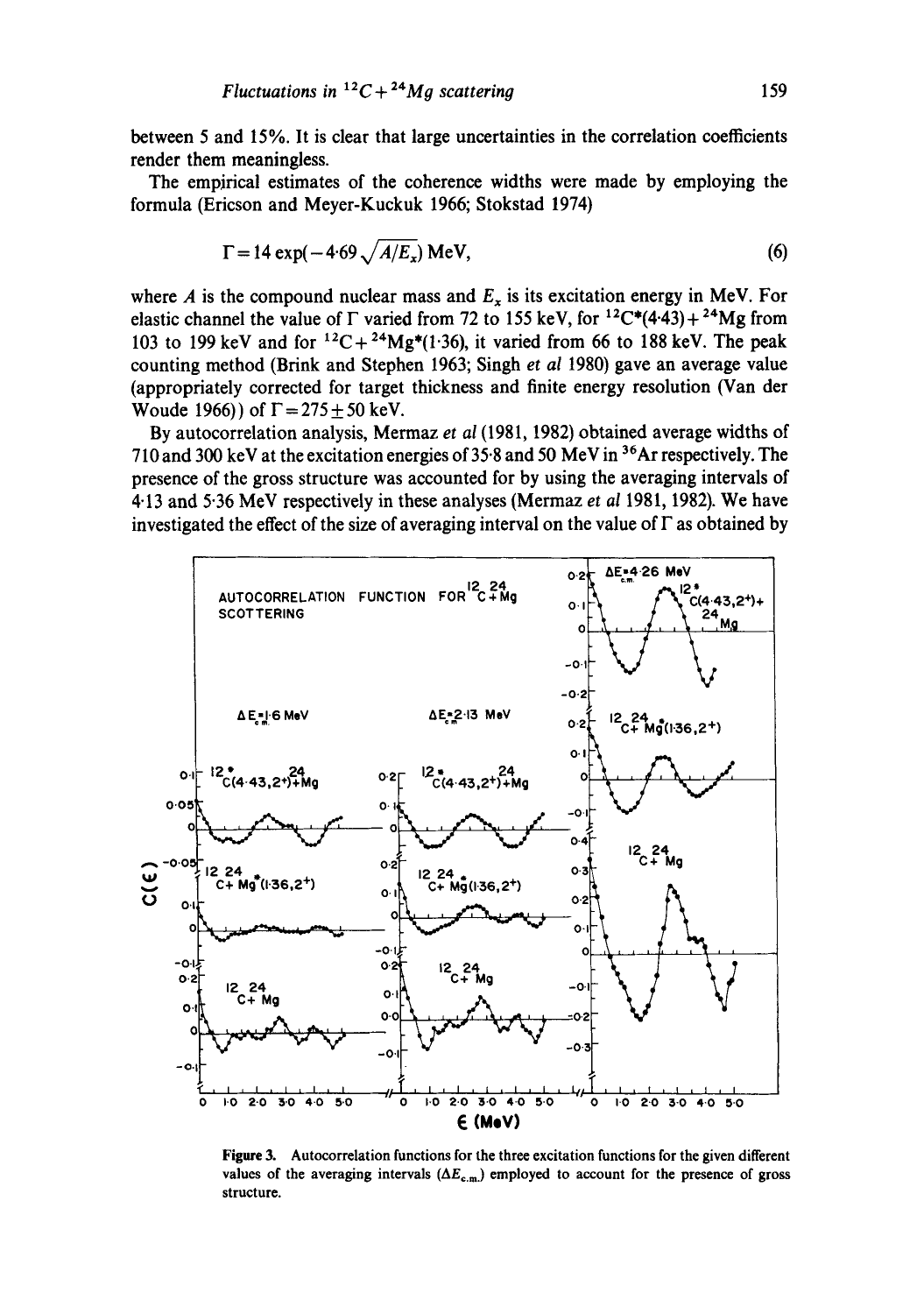autocorrelation function technique (Ericson and Meyer-Kuckuk 1966)

$$
C(\varepsilon) = \langle X(E) \cdot X(E + \varepsilon) \rangle / \langle X(E) \rangle \langle X(E + \varepsilon) \rangle - 1
$$
  
=  $C(0)/(1 + \varepsilon^2/\Gamma^2)$ . (7)

We have used five different averaging intervals from 1.6 to 5.06 MeV. Some typical plots are shown in figure 3 and all the values of F, appropriately corrected for the finite range of data (Halbert *et al* 1967) are listed in table 1. The errors are due to the finite range of data (Richter 1974). The values of  $\Gamma$  obtained this way (for  $\Delta E_{c.m.} = 2.13$  MeV) seem to be somewhat higher but are not in disagreement with the ones reported in literature (Shapira *et al* 1974; Eberhard and Richter 1972; Hugi *et al* 1982; Braun-Munzinger and Barrette 1982; Mermaz *et al* 1982) and accepted to be within the statistical model picture. Table 1 shows that the values of  $\Gamma$  tend to increase as the averaging interval increases (at least upto 4.26 MeV). Noting the gross structure widths in the excitation functions the averaging intervals used earlier (Mermaz *et al* 1981, 1982) were a bit too large.

# **3. Conclusion**

The experimental and theoretical distributions of the cross-sections agree well with each other, and the 1% and 10% probability limits lie higher than most of the fluctuating cross-sections, It is therefore clear that the structures in the excitation functions are compatible with the statistical model picture. The coherence widths do not really point to the presence of any intermediate structure. Large uncertainties in the values of the cross-channel correlation coefficients reduce them to insignificance. Thus according to the present analysis the observed structures can be understood within the framework of the statistical model.

#### **Acknowledgement**

The authors are grateful to Dr M C Mermaz of CEN, Saclay for making available the data.

## **References**

Barrette J, Le Vine M J, Braun-Munzinger P, Berkowitz G M, Gai M, Harris J W, Jachcinski C M and Ulhorm C D 1979 *Phys. Rev.* C20 1759

Braun-Munzinger P and Barrette J 1982 *Phys. Rep.* 87 209

Brink D M and Stephen R O 1963 *Phys. Lett.* 5 77

Dayras R A, Stokstad R G, Switkowski Z E, and Wieland R M 1976 *Nucl. Phys.* A265 153

Eberhard K A and Richter A 1972 in *Statistical properties of nuclei* (ed.) J B Garg (New York: Plenum) p. 139 Ericson T E O 1963 *Ann. Phys. (NY)* 23 390

Ericson T E O and Meyer-Kuckuk T 1966 *Annu. Rev. Nucl. Sci.* 16 183

Glaesner A, Duennwebcr W, Hering W, Konnerth D, Ritzka R, Singh R and Trombik W 1986 *Phys. Lett.*  **B169** 153